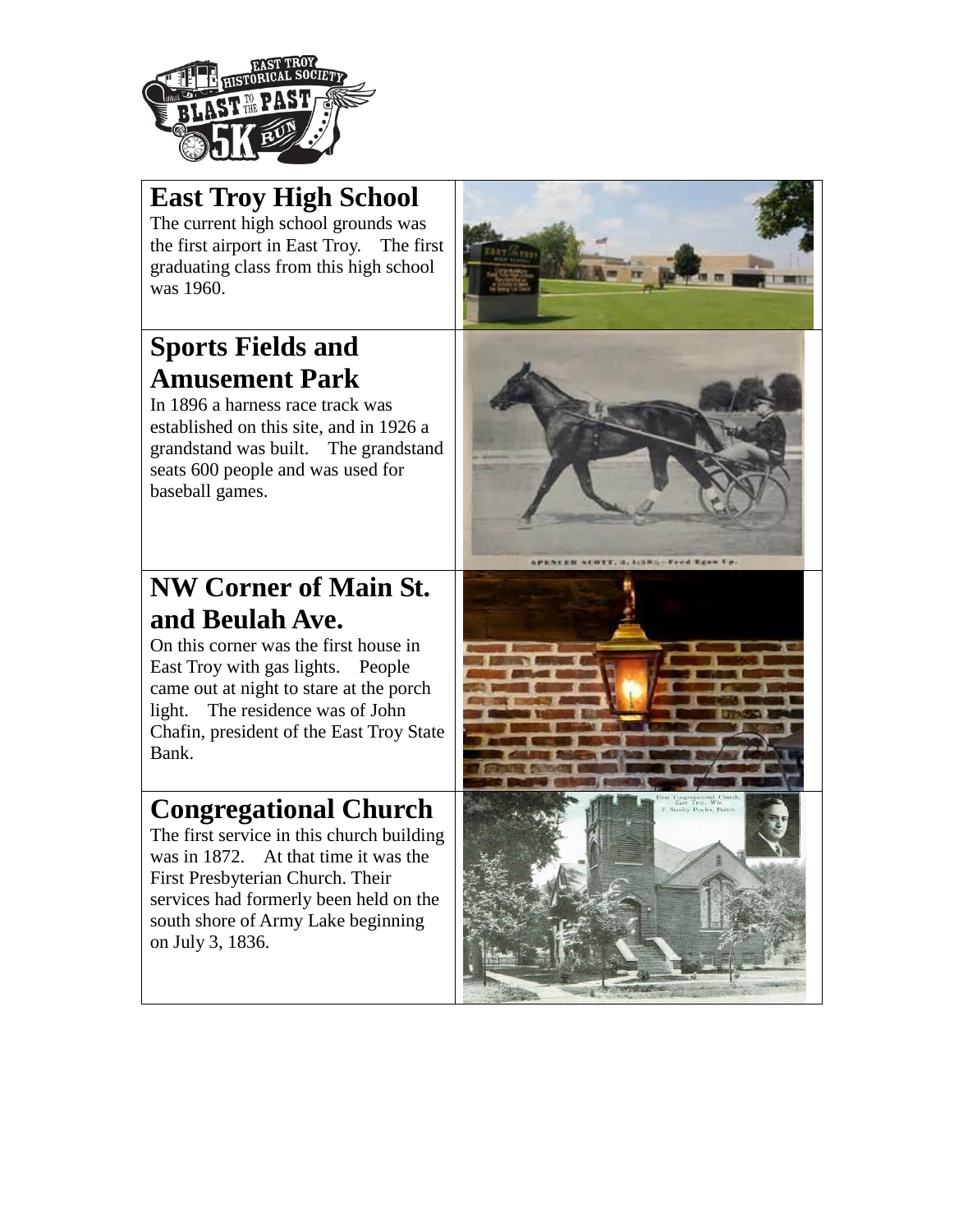

#### **Sewall Smith House**

NE corner of Division and Union St. built by Smith in 1853. 1868 was the home of Sir Arthur Hibbert, who was disowned by his wealthy family in England for marrying the maid. Their wealth had come from textiles and the slave trade.

### **Chester Byrnes School**

Built in 1939 as a WPA project as an addition to former high school (now gone.) The addition added a gymnasium, locker rooms, platform stage and classrooms. First graduating class had 32 students.

### **Historic Village Square**

The Village Square was set aside by town founders Burgess and McKrakin for the purpose of town commerce and public area. The center of the square was never to be sold, but kept for common area. There was a wooden bandstand before the current brick one was built in the 1930s. The area is still the hub of local business and eclectic shopping. The East Troy Area Historical Society building is on the East Side of the square in the former village hall.

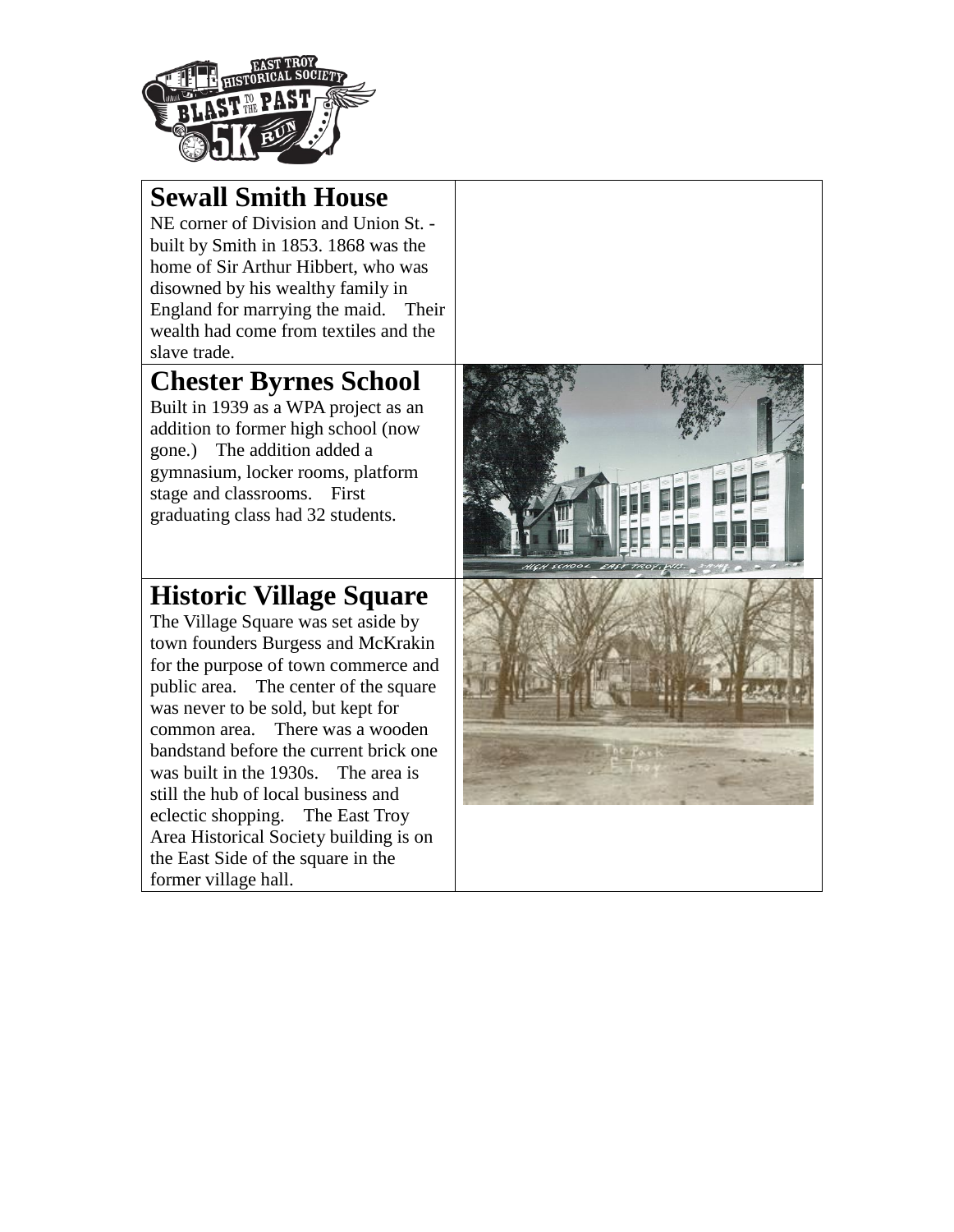

### **American Legion Hall**

The building was built in 1920 by the American Woodsmen, and in the 1930s was sold to the American Legion Post. It was also rented out for parties, church services and wedding receptions.



#### **Lauber's Ice Cream Parlor**

This building was owned by Equity Co-op as their feed, corn and seed sales building. It was transformed in 1974 into an old fashioned drug store soda fountain by John Lauber. Visit for treats such as malts, sundaes and candies.

# **East Troy Electric Railroad**

The railway was originally part of the Milwaukee Electric Railway and Light company. In 1907 the trolleys brought tourists, workers and supplies to and from Milwaukee, as well as supplying East Troy with its source of electricity. The passenger line ran until 1939, and then was purchased by ET Village and connected to the SOO line for continued use by local industry. It is now used recreationally.